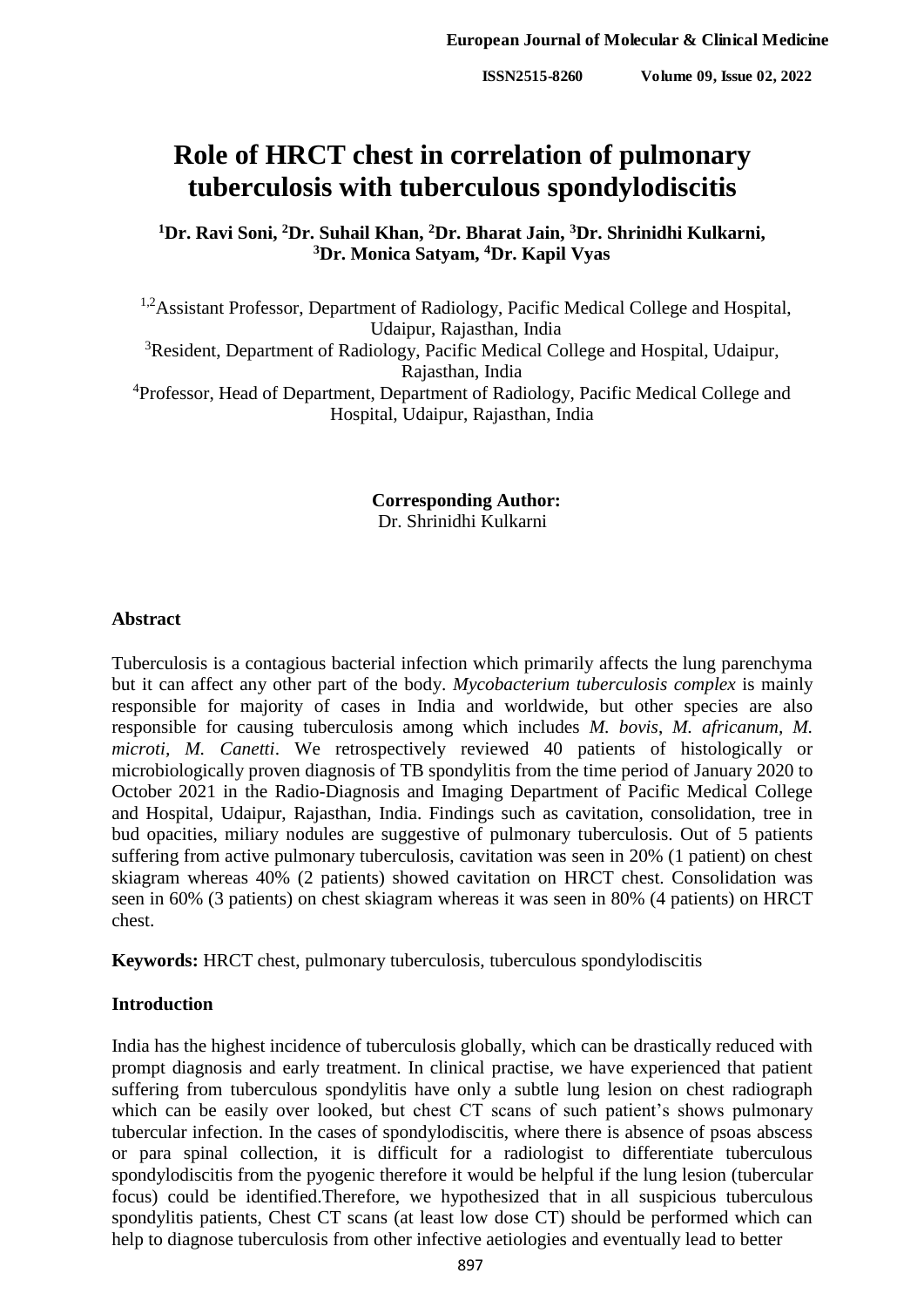and early treatment of patients suffering from tuberculous spondylitis.

Tuberculosis is a contagious bacterial infection which primarily affects the lung parenchyma but it can affect any other part of the body. *Mycobacterium tuberculosis complex* is mainly responsible for majority of cases in India and worldwide, but other species are also responsible for causing tuberculosis among which includes *M. bovis*, *M. africanum, M.*  microti, M. Canetti<sup>[1]</sup>.

Airborne mycobacteria are transmitted via droplets 1-5 μm in diameter, which can remain suspended in the air for several hours when a person with active tuberculosis coughs or sneezes <sup>[1]</sup>. Not all individuals who come in contact with tuberculosis causing bacteria get infected. Following are the various factors which play an important role in the transmission of tuberculosis from one individual to other individual.

- 1. Infectivity of the tuberculosis of the infected individual.
- 2. The Environment in which the individual resides.
- 3. Duration of Exposure of individual.
- 4. Immunity Status of the individual<sup>[1]</sup>.

Diagnosis of tuberculosis can be done by AFB sputum smear, tuberculin skin test, blood tests, biopsy, or radiological investigations such as X-Ray and Computed Tomography. X-Ray is the initial and cheap imaging modality with minimal radiation exposure. Computed Tomography (CT) even though gives more radiation exposure to the patient as compared to conventional X-Ray, still the benefits of it outweigh the risks. In CT, axial imaging of the chest can be done which is a major limitation of the X-Ray imaging. Lung pathology can be better visualised on CT as compared to X-Ray. A negative AFB smear generally means that the patient has low infectivity, but it doesn't rule out that the patient cannot transmit the disease to some other individual<sup>[8]</sup>. Such cases are more dangerous and CT scan of the chest helps in better identification of such individuals.

Factors contributing to higher incidence of tuberculosis are malnutrition, inadequate medical care, poverty, crowding, chronic debilitating conditions like uncontrolled diabetes, alcoholism, immunocompromised states, HIV infected patients, smoking<sup>[3]</sup>. The tuberculosis causing bacteria can spread within the body through local route, lymphatic route or hematogenous route from the primary source of infection (which is most commonly the lungs) to any other part of the body such as kidneys, brain or spine. When it infects the spine, it leads to osteomyelitis and intervertebral discitis, which is termed as tuberculous spondylitis, more commonly known as Pott's Spine<sup>[7]</sup>.

There are four patterns of vertebral involvement

- 1) Paradiscal
- 2) Central
- 3) Anterior
- 4) Appendiceal (Posterior)<sup>[6]</sup>

The most common site of vertebral involvement is para-discal and the least common site is appendicular or posterior which is reflected in our study<sup>[2]</sup>.

Individuals suffering from only Pott's spine are not infectious. The presenting complain of such individuals is usually backache.

## **Material and Methods**

We retrospectively reviewed 40 patients of histologically or microbiologically proven diagnosis of TB spondylitis from the time period of January 2020 to October 2021 in the Radio-Diagnosis and Imaging Department of Pacific Medical College and Hospital, Udaipur,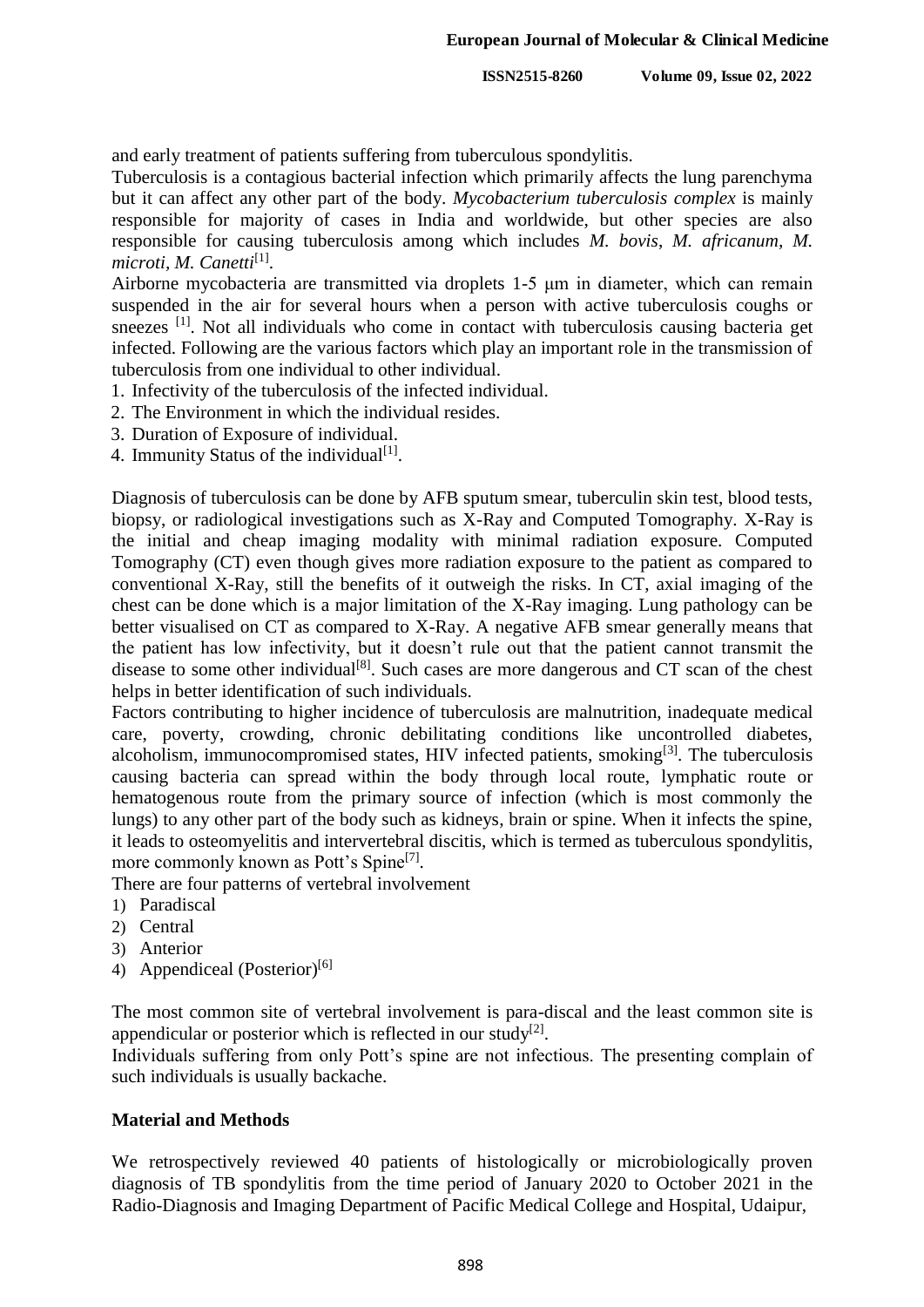Rajasthan, India. MRI Scans were performed on 1.5 T Siemens MagnetomEssenza with Tim + Dot technology and CT scans were performed on Siemens Somatom Definition 128 slice (Dual source). We reviewed medical history and analysed the Magnetic Resonance (MR) of spine of all the patients involved in the study from our PACS system. We then reviewed the Chest plain radiographs and HRCT Chest of these patients to co-relate the lung involvement in these patients.

## **Results and Discussion**

Skeletal tuberculosis is the most common extra pulmonary manifestation of tuberculosis. Extra pulmonary tuberculosis occurs mainly in the spine which is followed by hips, knees, foot. Several risk factors such as low socio-economic status, decreased immunity, malnutrition, and nephropathy play a very important role in development of spinal tuberculosis. The average age of the patients at the diagnosis was 47.5 years, which is similar to other studies conducted in India. In our study, we observed that, among 40 patients who were included in the study, males were more commonly affected than females which is also similar to findings in literature. Only 12.5% (5 patients) had a pulmonary tuberculosis during investigation and 10% (4 patients) had history of tubercular infection. The most commonly involved level was lumbar vertebra (55%) followed by thoracic vertebra (30%). Decreased intravertebral disc height was seen in 17.5% (7 patients) on spine skiagram whereas disc involvement was seen in 95% (38 patients) on MRI Spine. Psoas abscess was noted 27.5% (11 patients) on spine skiagram and MRI spine showed signal changes indicating psoas abscess in 60% (24 patients). End plate irregularity was seen was seen 20% (8 patients) on spine skiagram whereas it was noted in 100% (40 patients) on MRI spine. Canal stenosis was noted on MRI spine in 50% (20 patients) on MRI. Scoliosis and Kyphosis were noted 10% (4 patients) each. Table 1 shows the radiological findings of the spine that we observed during our study.

The diagnosis of pulmonary tuberculosis was made on the basis of clinical and radiological findings. Standard chest skiagram of infective patients were suggestive of pulmonary tuberculosis, however these are not definitive. In such cases, HRCT scans of chest can act as a diagnostic tool to detect pulmonary tuberculosis. Findings such as cavitation, consolidation, tree in bud opacities, miliary nodules are suggestive of pulmonary tuberculosis. Out of 5 patients suffering from active pulmonary tuberculosis, cavitation was seen in 20% (1 patient) on chest skiagram whereas 40% (2 patients) showed cavitation on HRCT chest. Consolidation was seen in 60% (3 patients) on chest skiagram whereas it was seen in 80% (4 patients) on HRCT chest. Reticular opacities were noted in 40% (2 patients) on chest skiagram whereas 100% (5 patients) showed centrilobular and tree-in-bud nodules on HRCT chest. Miliary nodes were seen in 0% (0 patients) on chest skiagram whereas miliary nodular and branching opacities were seen in 100% (5 patients). Lymphadenopathy was noted in 80% (4 patients) on chest skiagram, whereas it was noted in 100% (5 patients) on HRCT chest. Pleural effusion was seen in 40% (2 patients) on chest skiagram and same was confirmed on HRCT chest.

Out of 4 patients who had history of Koch's disease and presently were in inactive state, 50% (2 patients) showed calcified granuloma on chest skiagram which was confirmed on HRCT chest. Calcified lymph nodes were seen in 50% (2 patients) which was confirmed on HRCT chest. Table 2 shows the radiological findings of the chest that we observed during our study. Commonly observed complications of spinal tuberculosis include spinal deformity, psoas abscess, neurological deficit, etc.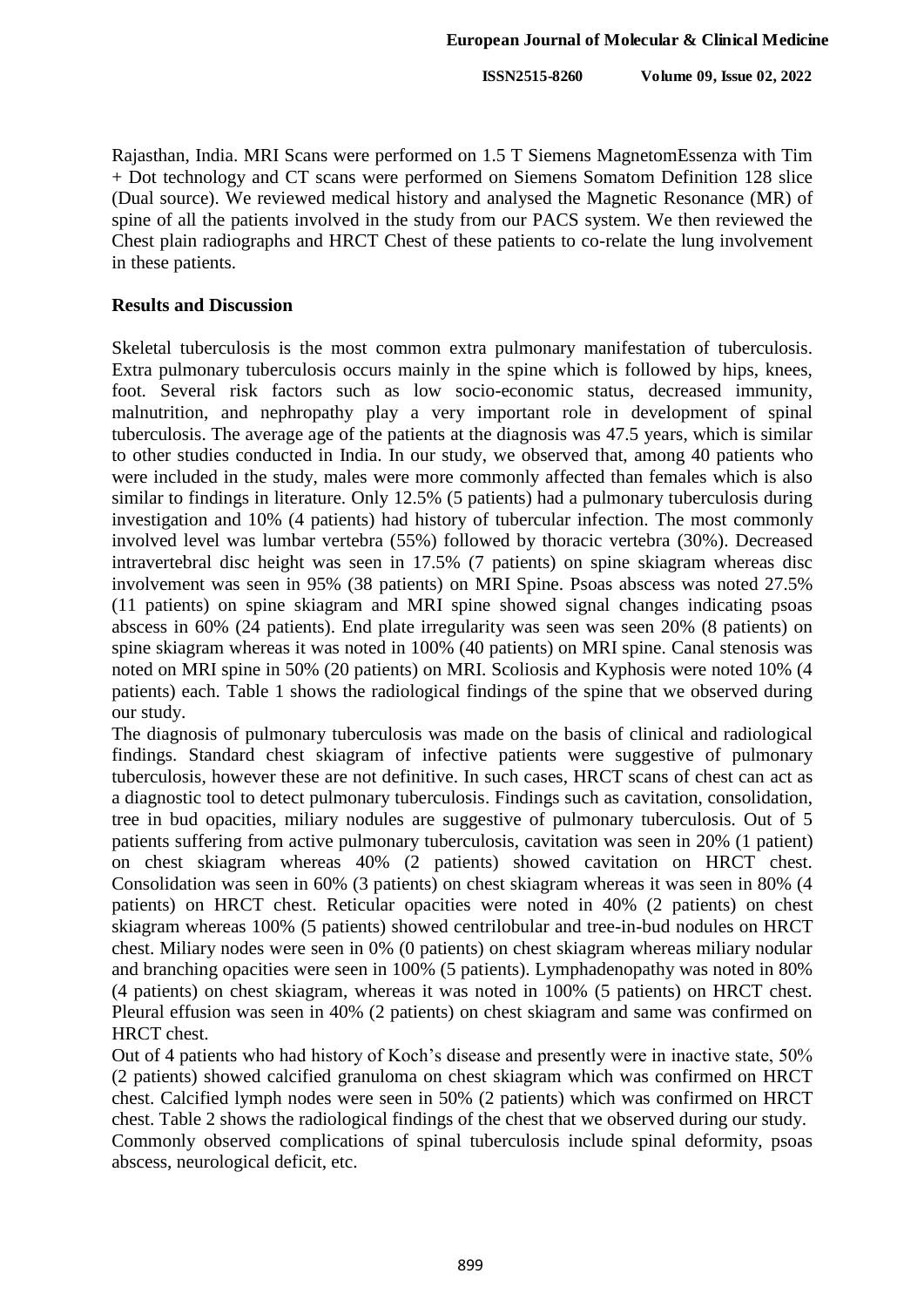**ISSN2515-8260 Volume 09, Issue 02, 2022**

| Volume 09, Issue 02, 2022 |  |  |  |  |  |
|---------------------------|--|--|--|--|--|
|---------------------------|--|--|--|--|--|

| <b>Radiological Findings</b>                        | X-Ray<br>Findings | Percentage Findings | <b>MRI</b>     |      | Pulmonary<br> Percentage  <sub>Tuberculosis Present</sub> |
|-----------------------------------------------------|-------------------|---------------------|----------------|------|-----------------------------------------------------------|
| Cervical Vertebrae<br>$(C1-C7)$ involvement         | 4                 | 10%                 | 6              | 15%  |                                                           |
| Thoracic Vertebrae<br>$(T1-T12)$ involvement        | 10                | 25%                 | 12             | 30%  | $\overline{2}$                                            |
| Lumbar Vertebrae<br>$(L1-L5)$ Involvement           | 20                | 50%                 | 22             | 55%  | 6                                                         |
| Disc Involvement/Decreased<br><b>IV</b> Disc Height | 7                 | 17.5%               | 38             | 95%  |                                                           |
| Psoas Abscess                                       | 11                | 27.5%               | 24             | 60%  |                                                           |
| Para-Spinal with EpiduralCollection                 | 7                 | 17.5%               | 32             | 80%  |                                                           |
| <b>End Plate Irregularity</b>                       | 8                 | 20%                 | 40             | 100% |                                                           |
| <b>Canal Stenosis</b>                               |                   |                     | 20             | 50%  |                                                           |
| <b>Wedge Collapse</b>                               | 21                | 52.5%               | 24             | 60%  |                                                           |
| Scoliosis                                           | 4                 | 10%                 | $\overline{4}$ | 10%  |                                                           |
| Kyphosis                                            | 4                 | 10%                 | 4              | 10%  |                                                           |

**Table 1:**Radiological Findings of Spine

#### **Table 2:** Radiological Findings of Chest

| <b>Radiological Findings</b>                       | <b>X-Ray Findings</b> | Percentage | <b>CT Chest Findings</b> | Percentage |  |  |  |  |
|----------------------------------------------------|-----------------------|------------|--------------------------|------------|--|--|--|--|
| <b>Active Tuberculosis (out of 5)</b>              |                       |            |                          |            |  |  |  |  |
| Cavitation                                         |                       | 20%        |                          | 40%        |  |  |  |  |
| Consolidation                                      |                       | 60%        |                          | 80%        |  |  |  |  |
| Centrilobular and tree-in-bud                      |                       | 40%        |                          | 100%       |  |  |  |  |
| nodules/Reticular opacities                        |                       |            |                          |            |  |  |  |  |
| Miliary nodules                                    |                       | $0\%$      |                          | 20%        |  |  |  |  |
| Lymphadenopathy                                    |                       | 80%        | 5                        | 100%       |  |  |  |  |
| Pleural effusion                                   |                       | 40%        | ∍                        | 40%        |  |  |  |  |
| <b>Inactive (Previous) Tuberculosis (out of 4)</b> |                       |            |                          |            |  |  |  |  |
| Calcified granulomas                               |                       | 50%        | 3                        | 75%        |  |  |  |  |
| Calcified lymph nodes                              |                       | 50%        |                          | 100%       |  |  |  |  |

#### **Case 1**

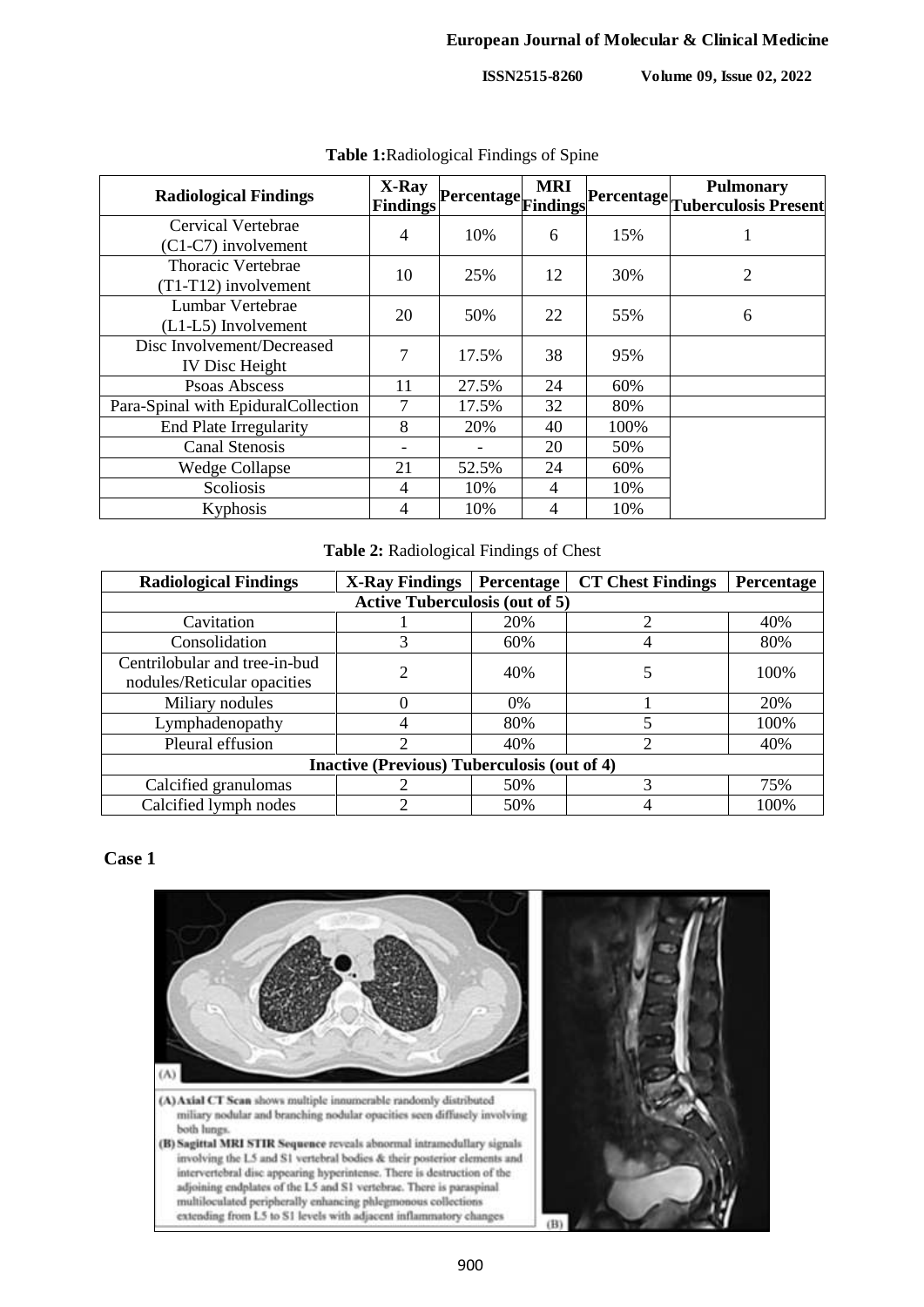## **European Journal of Molecular & Clinical Medicine**

**ISSN2515-8260 Volume 09, Issue 02, 2022**

## **Case 2**



## **Case 3**

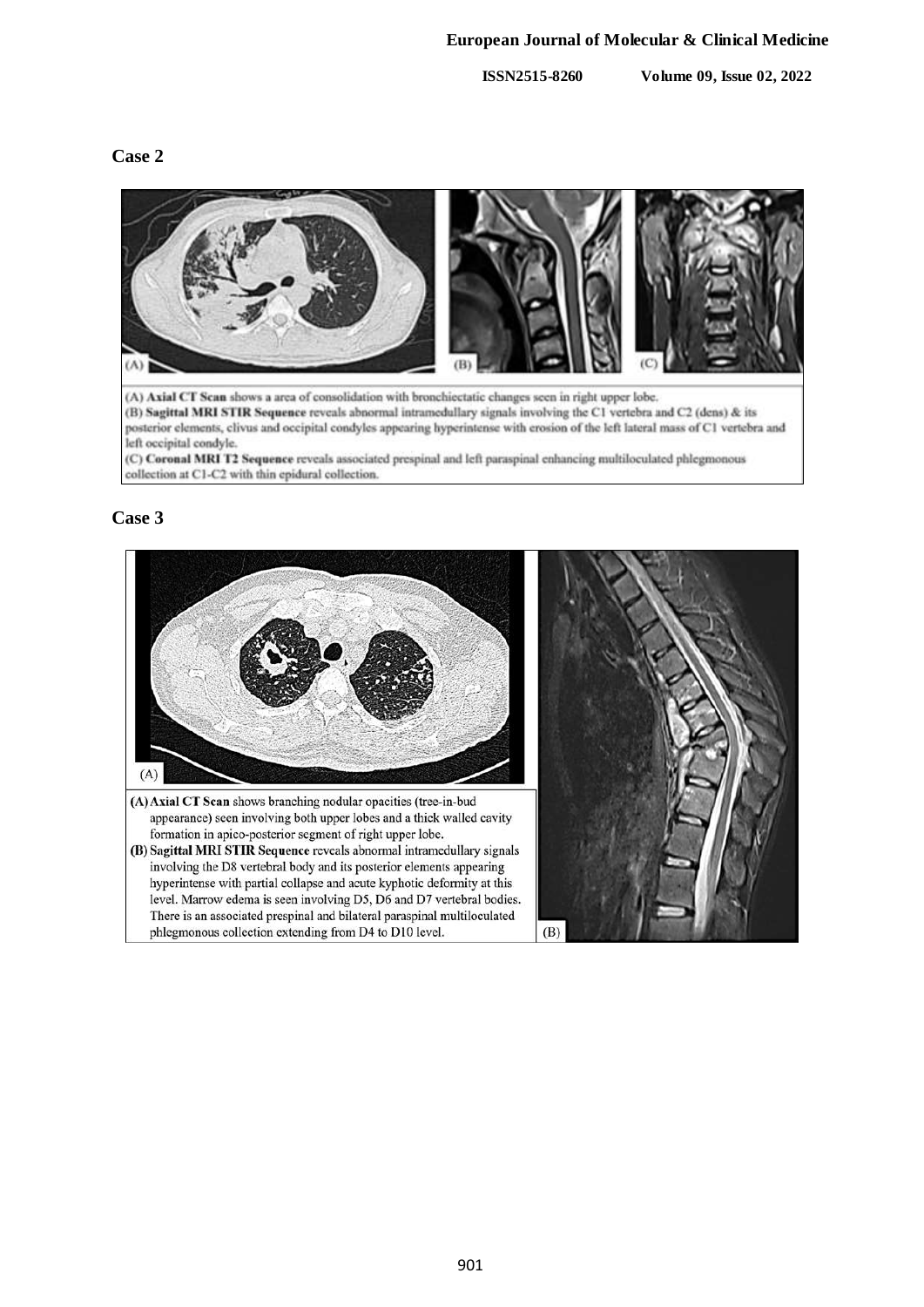**ISSN2515-8260 Volume 09, Issue 02, 2022**

## **Case 4**



## **Conclusion**

In conclusion, we found 22.5% (5 patients suffering from active pulmonary infection and 4 patients suffering from old healed pulmonary infection) of TB spondylitis had a coexisting pulmonary TB lesion on HRCT Chest of which 55.55% (5 patients) were diagnosed on a plain chest radiograph (PA view). This article shows that higher the co-morbidity of pulmonary tuberculosis and tuberculous spondylitis, the higher potential risk of spread of the tubercular infection. Since only 55.55% of tuberculosis infected patients could only be detected on a chest plain radiograph, the nosocomial spread of tuberculosis would be higher<sup>[3]</sup>. Therefore, we recommend that CT chest (at least low-dose CT) would be helpful in the initial diagnosis of the infected patients instead of biopsy since CT is non-invasive, cost effective and causes minimal to no discomfort to the patient. Use of latest machinery and recent protocols give minimal exposure to the patients rather than conventional CT scans which were used earlier<sup>[4]</sup>.

## **References**

- 1. Tuberculosis (TB): Testing & diagnosis. Centres for Disease Control and Prevention website. http://www.cdc.gov/tb/topic/testing/. Updated April 14, 2016. Accessed 2016June, 14.
- 2. Diagnostic standards and classification of tuberculosis in adults and children: official statement of the American Thoracic Society and the Centers for Disease Control and Prevention. Am J RespirCrit Care Med. 2000;161(4-1):1376-1395.
- 3. Lee SW, Jang YS, Park CM, *et al.* The role of chest CT scanning in TB outbreak investigation. Chest. 2010;137(5):1057-1064.
- 4. Sharma M, Sandhu MS, Gorsi U, Gupta D, Khandelwal N. Role of digital tom synthesis and dual energy subtraction digital radiography in detection of parenchymal lesions in active pulmonary tuberculosis. Eur J Radiol. 2015;84(9):1820-1827.
- 5. Curvo-Semedo L, Teixeira L, Caseiro-Alves F. Tuberculosis of the chest. Eur J Radiol. 2005;55(2):158-172.
- 6. Burrill J, Williams CJ, Bain G, *et al.* Tuberculosis: a radiologic review. Radiographics